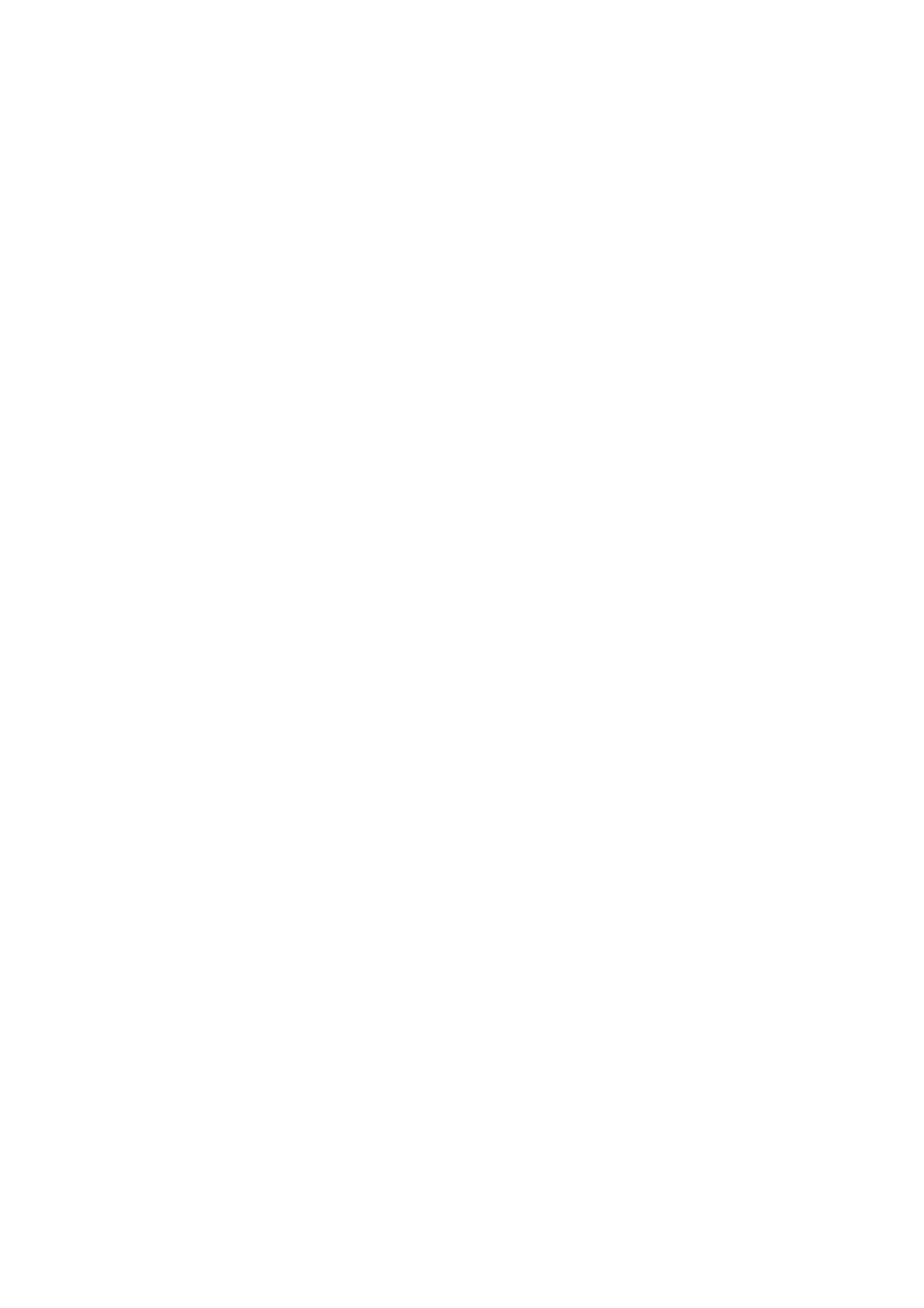

### **PETROLEUM AND OTHER MINERALS DEVELOPMENT (PROHIBITION OF ONSHORE HYDRAULIC FRACTURING) ACT 2017**

#### **CONTENTS**

Section

- 1. [Amendment of Petroleum and Other Minerals Development Act 1960](#page-4-0)
- 2. [Short title](#page-5-0)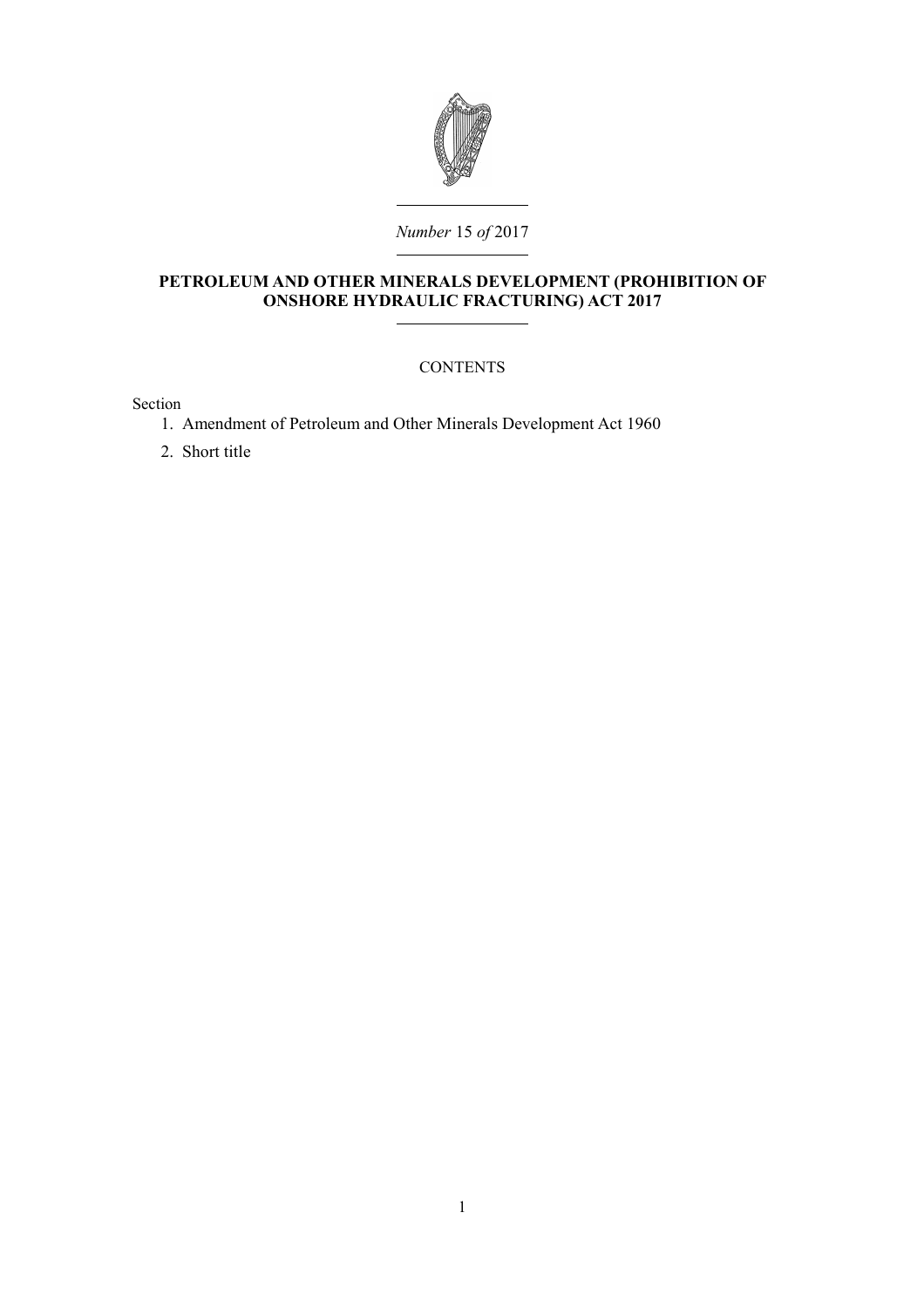# [*No*. **15.**] *Petroleum and Other Minerals Development (Prohibition of Onshore* [2017.] *Hydraulic Fracturing) Act* 2017.

ACTS REFERRED TO

Petroleum and Other Minerals Development Act 1960 (No. 7) Sea-Fisheries and Maritime Jurisdiction Act 2006 (No. 8)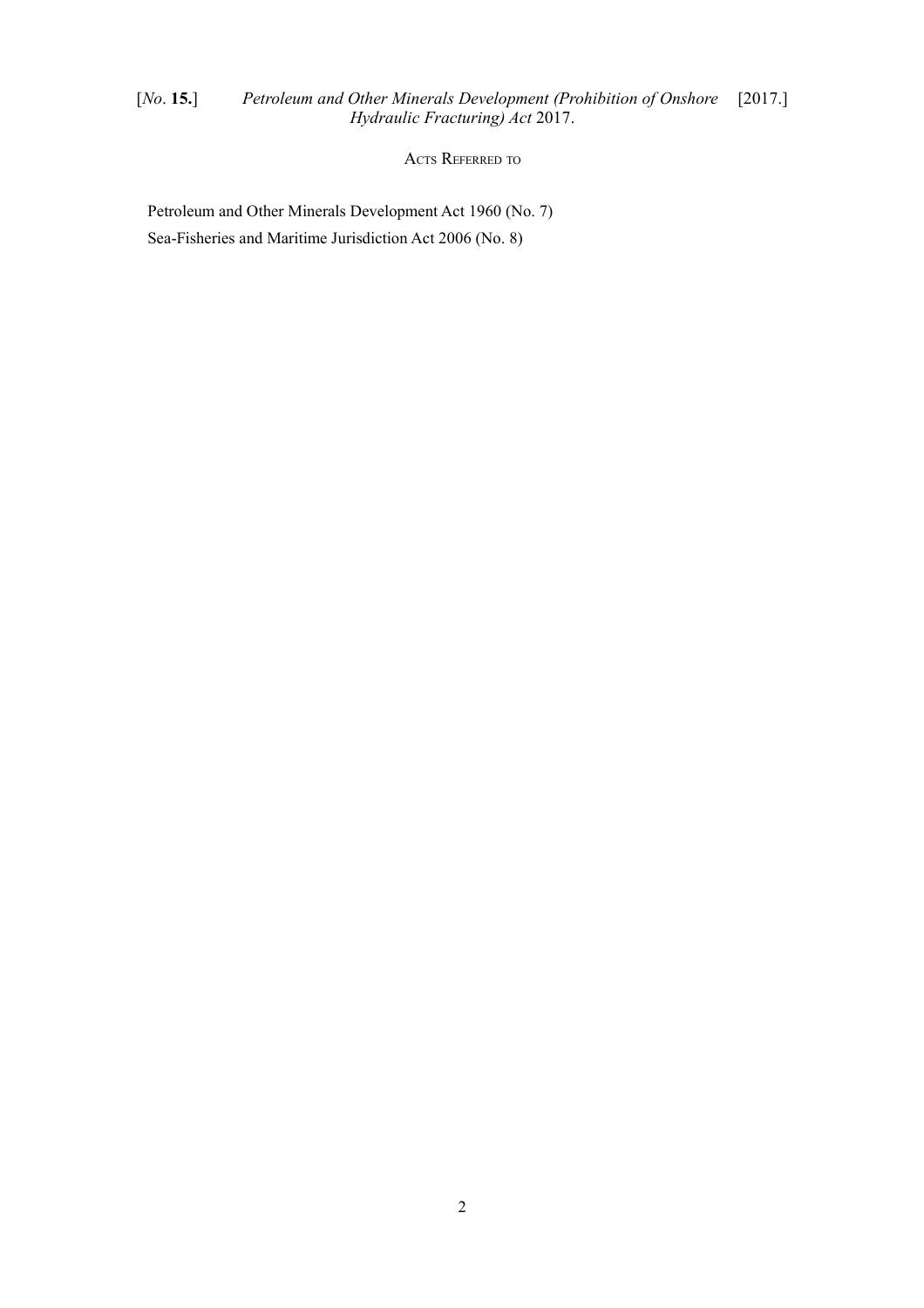

# **PETROLEUM AND OTHER MINERALS DEVELOPMENT (PROHIBITION OF ONSHORE HYDRAULIC FRACTURING) ACT 2017**

An Act to amend the [Petroleum and Other Minerals Development Act 1960](http://www.irishstatutebook.ie/1960/en/act/pub/0007/index.html) to provide for the prohibition of exploration for and extraction of onshore petroleum by means of hydraulic fracturing; and to provide for related matters. [6*th July*, 2017]

# **Be it enacted by the Oireachtas as follows:**

# <span id="page-4-0"></span>**Amendment of [Petroleum and Other Minerals Development Act 1960](http://www.irishstatutebook.ie/1960/en/act/pub/0007/index.html)**

**1.** Part II of the [Petroleum and Other Minerals Development Act 1960](http://www.irishstatutebook.ie/1960/en/act/pub/0007/index.html) is amended by the insertion of the following Chapter after Chapter II:

"Chapter IIA

*Hydraulic Fracturing*

# **Definitions**

**5A.** In this Chapter—

'enactment' means—

- (a) an Act of the Oireachtas,
- (b) a statute that was in force in Saorstát Éireann immediately before the date of the coming into operation of the Constitution and that continues in force by virtue of Article 50 of the Constitution, or
- (c) an instrument made under an Act of the Oireachtas or a statute referred to in paragraph (b);

'hydraulic fracturing' means the generation of mechanical fractures in rock below the surface by means of the physical process of pumping fluid at high pressure into the rock via a petroleum wellbore for the purpose of enhancing the flow of petroleum between the rock and petroleum wellbore;

'internal waters' has the same meaning as it has in Part 3 of the [Sea-](http://www.irishstatutebook.ie/2006/en/act/pub/0008/index.html)[Fisheries and Maritime Jurisdiction Act 2006;](http://www.irishstatutebook.ie/2006/en/act/pub/0008/index.html)

'petroleum wellbore' means a boring or other excavation in the earth's crust made for the purpose of searching for or extracting petroleum.